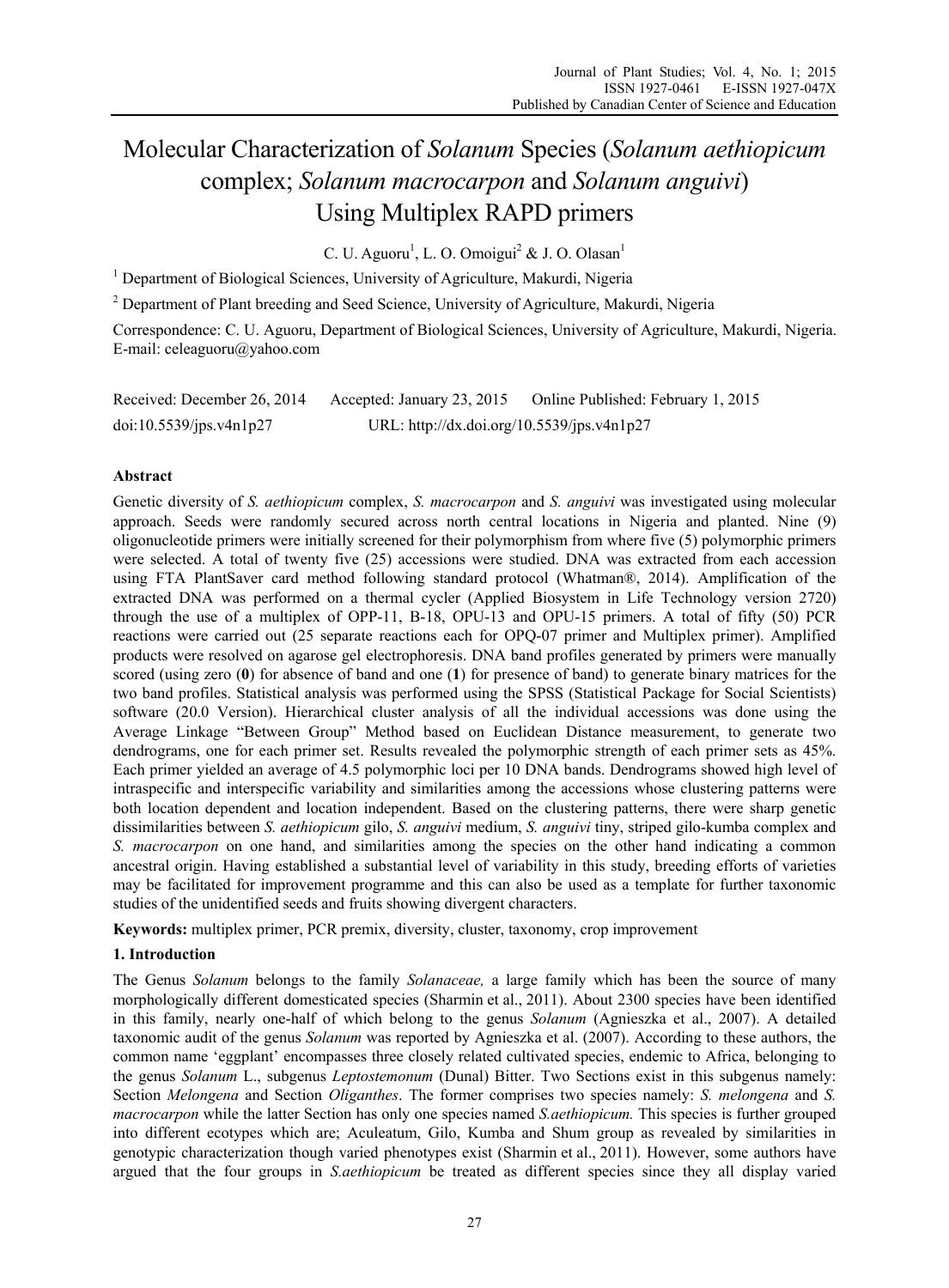phenotypes and genotypes using a combination of molecular markers (Nunome et al., 2001; Sifau et al., 2014 ). Apart from the four species stated above, taxonomists have also identified and reported other *Solanum* species including *S. incanum, S. scabrum, S. dasyphyllum* and *S. erianthum* (Agnieszka et al., 2007; Osei et al., 2010; Knapp et al., 2013; Mariola et al., 2014; Sifau et al., 2014) while many species are yet to be identified, named and classified systematically (Agnieszka et al., 2007). The various species are known for their ethnobotanical uses most especially as food and trado-medicine.

Due to the effect of heterosis emanating from natural hybridization and backcrossing occurring in the crop coupled with species' wide ecogeographical distribution, the variability in the crop is enormous (Oyelana & Ugborogho, 2008). Therefore, there is need for a continuous systematic audit of the crop which may solve taxonomic problems and give directions to plant breeders when categorizing their germplasm. Despite the widespread cultivation and nutritional and economic importance of eggplants, their genome has not yet been extensively evaluated as done on other solanaceous vegetables such as tomato, potato and pepper (Demir et al., 2010). Holistically, few studies have been performed to determine the genetic diversity of eggplant using molecular markers. RAPD (Random Amplified Polymorphic DNA) marker was singly used by Nunome et al. (2001); Demir et al. (2010), Sharmin et al. (2011) and Sifau et al. (2014). Other markers that have so far been used singly or in combined forms include but not limited to the following: AFLP (Amplified Fragment Length Polymorphism) (Mace et al., 1999); RAPD and AFLP (Nunome et al., 2001); SSR (Simple Sequence Repeats) (Nunome et al., 2003; Khorsheduzzaman et al., 2008; Stagel et al., 2008; Hurtado et al., 2012); SSR and RAPD (Demir et al., 2010) and ISSR (Inter Simple Sequence Repeats) (Isshiki et al., 2008; Mahmoud & El-Mansy, 2012).

Therefore, proper classification of eggplant cultivars collected all over the world is possible to achieve with the use of molecular approach. This may be supplemented with other sources of taxonomic evidence (Agnieszka et al., 2007; Oyelana & Ugborogho, 2008; Shalom et al., 2011; Hurtado et al., 2012). The use of molecular markers in eggplant diversity studies has thrown green light into the taxonomic darkness of the crop. Generally, the detection of substantial level of polymorphism using RAPD has attracted the attention of plant taxonomists and plant breeders all over the world because of its simplicity and rapidity (Sifau et al., 2014). Molecular characterization of eggplant using marker approach is generally limited in Nigeria. The aim of this study was therefore to employ the use of RAPD molecular marker to reveal taxonomic relationship and assess the diversity of three species of eggplant in the North central axis of Nigeria.

## **2. Materials and Methods**

Seeds of eggplant species were randomly secured from ripe fruits and markets across north central locations in Nigeria (Table 1) and planted in the research farm of the University of Agriculture, Makurdi. Nine (9) procured oligonucleotide primers (Inqaba Inc. South Africa, 2014) were screened for their polymorphism by employing each primer in the amplification of nine (9) different DNA samples from where five (5) polymorphic primers were selected. A total of twenty five (25) accessions were studied. DNA was extracted from each accession using FTA PlantSaver card method following standard protocol (Whatman®, 2014). Amplification of the extracted DNA was performed on a thermal cycler (Applied Biosystem in Life Technology version 2720) through the use of a multiplex primer that combines the polymorphic strength of the selected OPP-11, B-18, OPU-13 and OPU-15 primers. Fifty (50) PCR reactions were carried out using conventional PCR and Multiplex PCR techniques (25 separate reactions each for OPQ-07 primer and Multiplex primer respectively). For each PCR reaction mixture, one (1) washed FTA disc (contained the DNA template), 18µl of molecular water and 1µl of one specific primer pair were mixed in a PCR tube already containing a customized BIONEER**®** Accupower PCR Premix to make a total of 20µl as the reaction volume. The PCR tubes were loaded on the thermal cycler and programmed with the appropriate temperature profile following the method of Sifau et al. (2014). The amplified DNA sample in each tube was dispensed into an agarose gel pore inside an electrophoresis tank connected to Consort EV243 electrophoresis power supply. DNAs were allowed to be resolved for one hour and viewed in an illuminating chamber. DNA band profile generated by each primer was manually scored (using zero (**0**) for absence of band and one (**1**) for presence of band) to generate binary matrices for the two band profiles. Statistically analysis was performed using the SPSS (Statistical Package for Social Scientists) software (20.0 Version). Hierarchical cluster analysis of all the individual accessions was done using the Average Linkage "Between Group" Method based on Euclidean Distance measurement, to generate two dendrograms.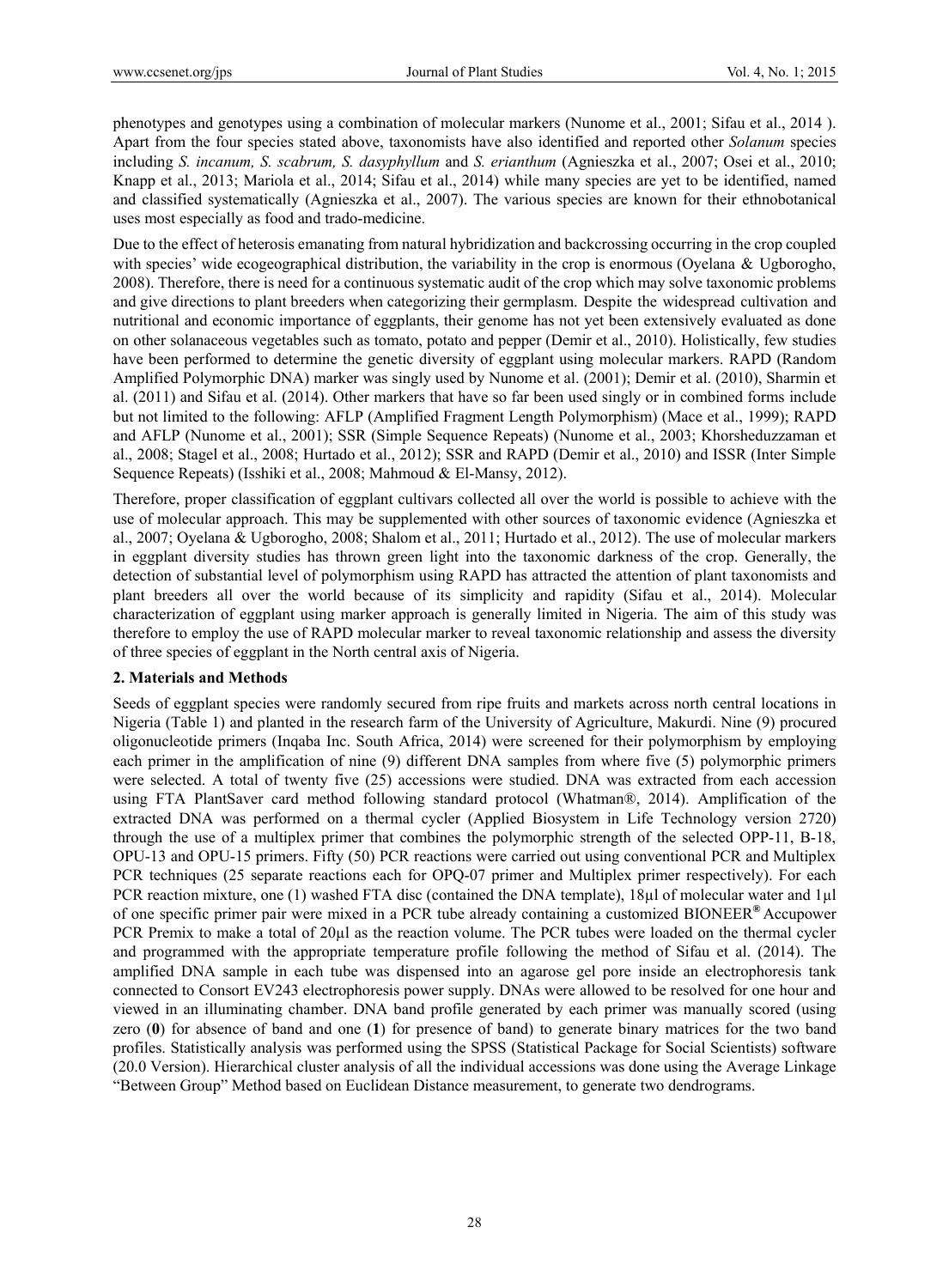| <b>STATE</b>        | <b>LOCATION NAME</b>                   | <b>LOCATION TYPE SAMPLE TYPE SPECIES</b> |            |                                        | <b>ACCESSION CODE</b> |
|---------------------|----------------------------------------|------------------------------------------|------------|----------------------------------------|-----------------------|
|                     | NASARAWA Orange market Mararaba Market |                                          | Dry seed   | Seed collection                        | NS1C                  |
| NASARAWA Autabalefi |                                        | Farm                                     | Ripe fruit | <b>Unidentified</b>                    | NS <sub>2</sub> C     |
| NASARAWA Ado        |                                        | Home garden                              | Ripe fruit | S.aethiopicum Gilo                     | <b>NS3B</b>           |
|                     | NASARAWA Keffi (after NYSC camp) Farm  |                                          | Ripe fruit | S.aethiopicum Gilo                     | NS <sub>5</sub>       |
| <b>KOGI</b>         | Yagba West                             | Farm                                     | Ripe fruit | S.aethiopicum Gilo                     | KG1A                  |
| <b>KOGI</b>         | Kabba Bunnu                            | Farm                                     | Ripe fruit | <b>Unidentified</b>                    | KG2C                  |
| <b>KOGI</b>         | Anyigba                                | Market                                   | Dry seed   | Seed collection                        | KG4                   |
| <b>KOGI</b>         | Asaya                                  | Farm                                     | Ripe fruit | S.macrocarpon                          | KG6                   |
| <b>BENUE</b>        | Tomu/Mu                                | Farm                                     | Ripe fruit | <b>Striped Gilo-Kumba complex BN1A</b> |                       |
| <b>BENUE</b>        | NorthBank                              | Market                                   | Dry seed   | Seed collection                        | <b>BN3B</b>           |
| <b>BENUE</b>        | Nyiongu                                | Home garden                              | Ripe fruit | S.macrocarpon                          | BN <sub>6</sub>       |
| <b>BENUE</b>        | Welfare quarters                       | Home garden                              | Ripe fruit | S.anguivi tiny                         | BN7                   |
| <b>BENUE</b>        | Uniagric                               | Farm                                     | Ripe fruit | S.aethiopicum Gilo                     | BN <sub>8</sub>       |
| FCT                 | Karshi                                 | Farm                                     | Ripe fruit | S.aethiopicum Kumba                    | FCT <sub>2</sub>      |
| <b>FCT</b>          | Kurudu                                 | Home garden                              | Ripe fruit | S.aethiopicum Kumba                    | FCT3                  |
| <b>FCT</b>          | Kwali (before NMC)                     | Farm                                     | Ripe fruit | S.aethiopicum Gilo                     | FCT5                  |
| <b>FCT</b>          | Lugbe                                  | Home garden                              | Ripe fruit | S.aethiopicum Gilo                     | FCT <sub>6</sub>      |
| <b>NIGER</b>        | Suleja                                 | Market                                   | Dry seed   | Seed collection                        | NG1B                  |
| <b>NIGER</b>        | Suleja                                 | Market                                   | Dry seed   | Seed collection                        | NG1C                  |
| <b>NIGER</b>        | Mandalla                               | Farm                                     | Ripe fruit | S.anguivi medium                       | NG2A                  |
| <b>NIGER</b>        | Minna road                             | Farm                                     | Ripe fruit | S.aethiopicum Gilo                     | NG3C                  |
| <b>PLATEAU</b>      | Gimi                                   | Farm                                     | Ripe fruit | S.aethiopicum Gilo                     | PL1A                  |
| <b>PLATEAU</b>      | Riyom                                  | Farm                                     | Ripe fruit | Unidentified                           | PL2B                  |
| <b>PLATEAU</b>      | Maraban Jamaa                          | Farm                                     | Ripe fruit | S.aethiopicum Gilo                     | PL <sub>3</sub>       |
| <b>PLATEAU</b>      | Hoss                                   | Farm                                     | Ripe fruit | S.anguivi medium                       | PL <sub>4</sub> A     |

#### Table 1. Eggplant locations of collection

#### **3. Results and Discussion**

The earlier use of RAPD markers as a rapid technique of revealing intraspecific and interspecific polymorphisms in eggplant (Nunome et al., 2001; Demir et al., 2010; Sharmin et al., 2011; Sifau et al., 2014) has been successfully established in this study.

The DNA band profile generated by the multiplex primer (Figure 1) is unique. A sharp band common to all the accessions on locus number 5 is an indication of convergence of a particular character coded for by the conserved gene at that particular spot (Agnieszka et al., 2007). Hence, the genomics in genus *Solanum* are evolving at a moderate pace compared to other plant species based on the findings of Doganlar et al. (2002a) as cited by Agnieszka et al. (2007). The strength of the RAPD primer used in revealing polymorphism shows that each of OPQ-07 and multiplex primer was averagely polymorphic by 45% yielding an average of 4.5 polymorphic bands per 10 DNA bands (Table 2). This result contrasts the findings of Sifau et al. (2014) who reported 69-83% polymorphic strength in the RAPD primers used in Southwest Nigeria. Meanwhile, it also disagrees with the findings of some authors (Smulders et al., 1997; Nunome et al., 2003; Stagel et al., 2008) who reported very low frequency of polymorphism in their primers. However, it is in resonance with report of Demir et al. (2010) who employed the use of two different markers, SSR and RAPD markers in the assessment of genetic diversity of *Solanum melongena* germplasm in Turkey where average genetic polymorphism was reported in the primers.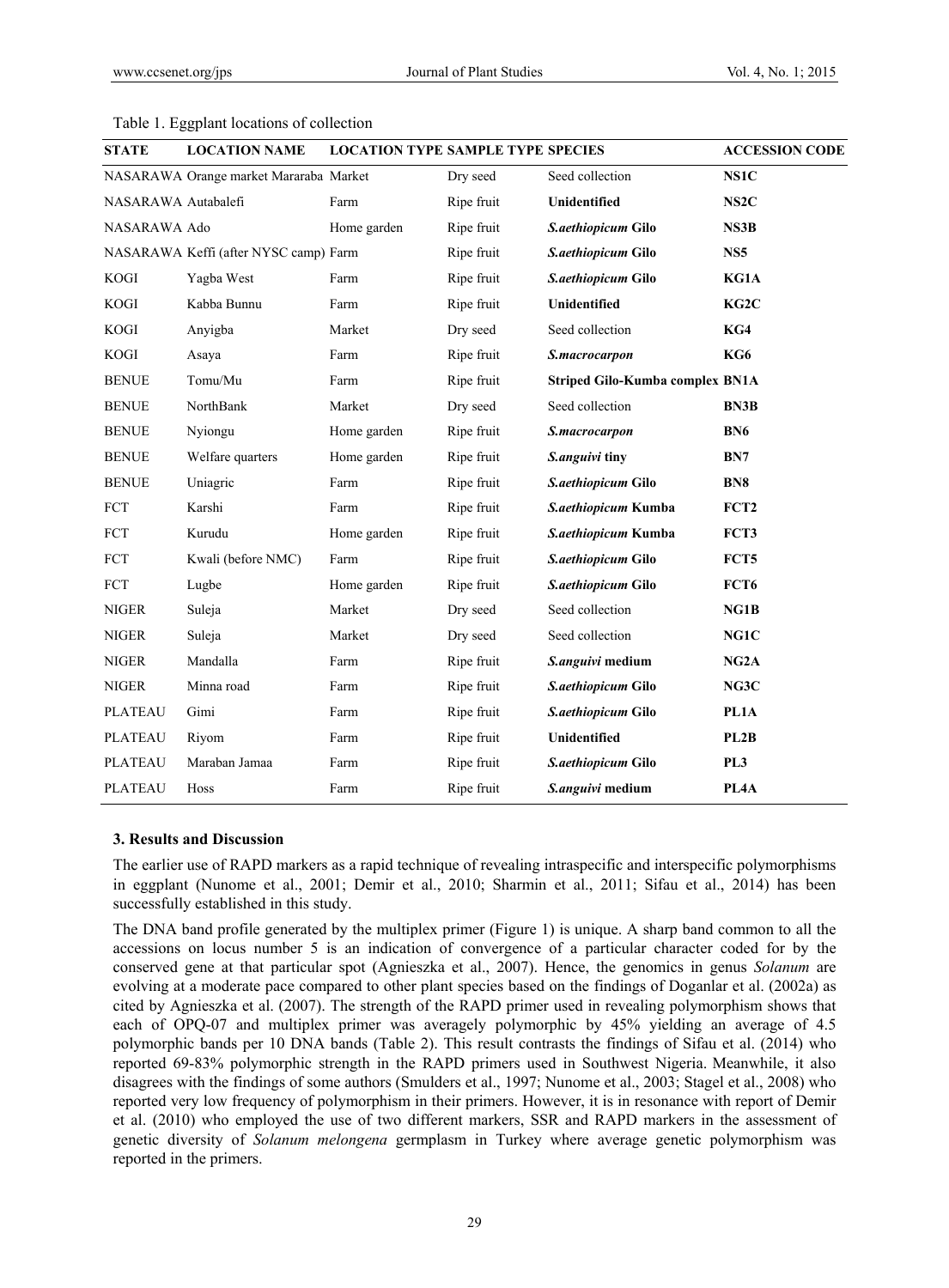The information revealed by the two dendrograms are complimentary. Dendrogram of OPQ- 07 primer (Figure 2) consists of 1 main cluster grouped into three sub clusters. Clustering is not based on location except in KG2C and KG 6 as well as BN3B and BN8 that showed affinity to their location.Other sub clusters are location independent: NG2A (*S. anguivi* medium), PL4A (*S. anguivi* medium) and BN1A (Striped Gilo-Kumba complex) were clustered together. This shows a relationship of commom progenitor between *S. anguivi* medium and hybrid of *S. aethiopicum* gilo and kumba group. BN6 (*S. macrocarpon* and PL1A (*S. aethiopicum* gilo) and NS5 (*S. aethiopicum* gilo) are separately converged together, therefore showing close relatedness between *S. macrocarpon* and *S. aethiopicum* gilo. Divergence was observed in FCT 2 (*S. aethiopicum* Kumba), FCT 5 (*S. aethiopicum* Gilo), BN 7 (*S. anguivi* tiny), PL2B (unidentified fruit from Riyom Jos) and NS 1C (seeds collected from orange market Nasarawa) showing no close relationship with others. PL3 (*S. aethiopicum* Gilo) and NS2C (unidentified fruit from Autabalefi Nasarawa) were highly unclustered. Based on this information PL3 and NS2C accessions are genetically different from other accessions. This agrees with authors (Nunome et al., 2001; Sifau et al., 2014) who suggested that *S.aethiopicum* gilo be classified as a separate species of from the rest of *S.aethiopicum* group and be named *S. gilo.* NS2C could not be identified because of the unique characteristics of the ripe fruits making identification difficult.

Dendrogram of multiplex primer (Figure 3) gave 2 clusters whose clustering pattern could be described as highly divergent. Among all the accessions, clustering did not show any relationship with geographical locations except those from the FCT and few others. There are lots similarities and differences among the accessions. Some accessions are noted for their divergence including PL4A (*S. anguivi* medium), BN8 (*S. aethiopicum* Gilo), KG6 (*S. macrocarpon),* PL3 (*S. aethiopicum* Gilo), BN7 (*S. anguivi* tiny) and BNIA (Striped Gilo-Kumba complex). The information from the multiplex dendrogram has therefore substantiated that of OPQ-07 primer that the above species are genetically different. The two *S. aethiopicum* gilo above may be seen as different varieties of *S. gilo* since this group is now suggested to be a separate species different from the kumba and shum group. The striped gilo-kumba complex has consistently displayed varied genotypes as well.

Clustering pattern of the two dendrograms therefore corroborates the report of Lester (1998) that that *S. aethiopicum* was domesticated in Africa from its wild relative *S. anguivi*. Similarly, this outcome is in agreement with the results of Karihaloo et al. (2002) who used seed protein study and those of Furini and Wunder (2003) who adopted AFLP markers to establish that *S. macrocarpon* is related to *S. aethiopicum*. Similar results were obtained by Mace et al. (1999) based on the AFLP analysis of genetic relationship among the cultivated eggplants and wild relatives. The authors confirmed the close relationship between *S. dasyphyllum*, *S. macrocarpon* and *S. aethiopicum*. In their analysis, the fact that the last two of these species are domesticated and cultivated mainly in Africa supports their relatively similar topology in the dendrogram. This finding has aligned with the taxonomic review of Agnieszka et al. (2007) that the genus *Solanum* has been a source of many morphologically and genetically different domesticated species sharing similar ancestral characteristics.

For further studies on eggplant, it is strongly recommended that larger number of RAPD primers should be employed in revealing true genetic diversity of the crop. Larger sample size may also be used which may be collected from more distant locations. This may yield a more reliable and valid information on the crop. After all, no comprehensive assessment has been performed on the comparative diversity and regional differentiation of eggplant materials from different regions of the world (Hurtado et al., 2012). Highly polymorphic RAPD markers may even be applied in combination with other primers such as AFLP and ISSR in the molecular characterization of eggplant. Though a more cost effective and rapid technique of detecting polymorphism, RAPD markers have been noted for being dominant as they cannot distinguish heterozygous loci coupled with non-reproducibility of results. Notwithstanding, the RAPD approach used in the characterization of eggplant in this region can be described as a gigantic step in the genetic analysis of the crop.

In conclusion, the three species of eggplant investigated have displayed high level on intraspecific and interspecific variability as elucidated in the clustering patterns. The genetic relatedness among the species is substantiated by a sharp band on locus number 5 common to all the accessions in the multiplex band profile. The level of dissimilarities displayed by certain accessions on the other hand calls for more taxonomic audit and nomenclatural assignments. This is because such divergent members of a particular species such as the gilo group of *S.aethiopicum* gilo (PL3) and striped Gilo-Kumba complex (BN1A) may be named systematically. The results of this investigation are also relevant for the management of genetic resources, breeding programmes, and evolutionary studies of eggplant. This study has also contributed to the global biodiversity information system and the need for conservation of eggplant genetic resources in Nigeria where rare genotypes exist and this study may be extended to include other parts of Africa. The collection of eggplant from different locations undertaken in this study has successfully yielded a germplasm or gene bank consisting of 25 accessions of genetically diverse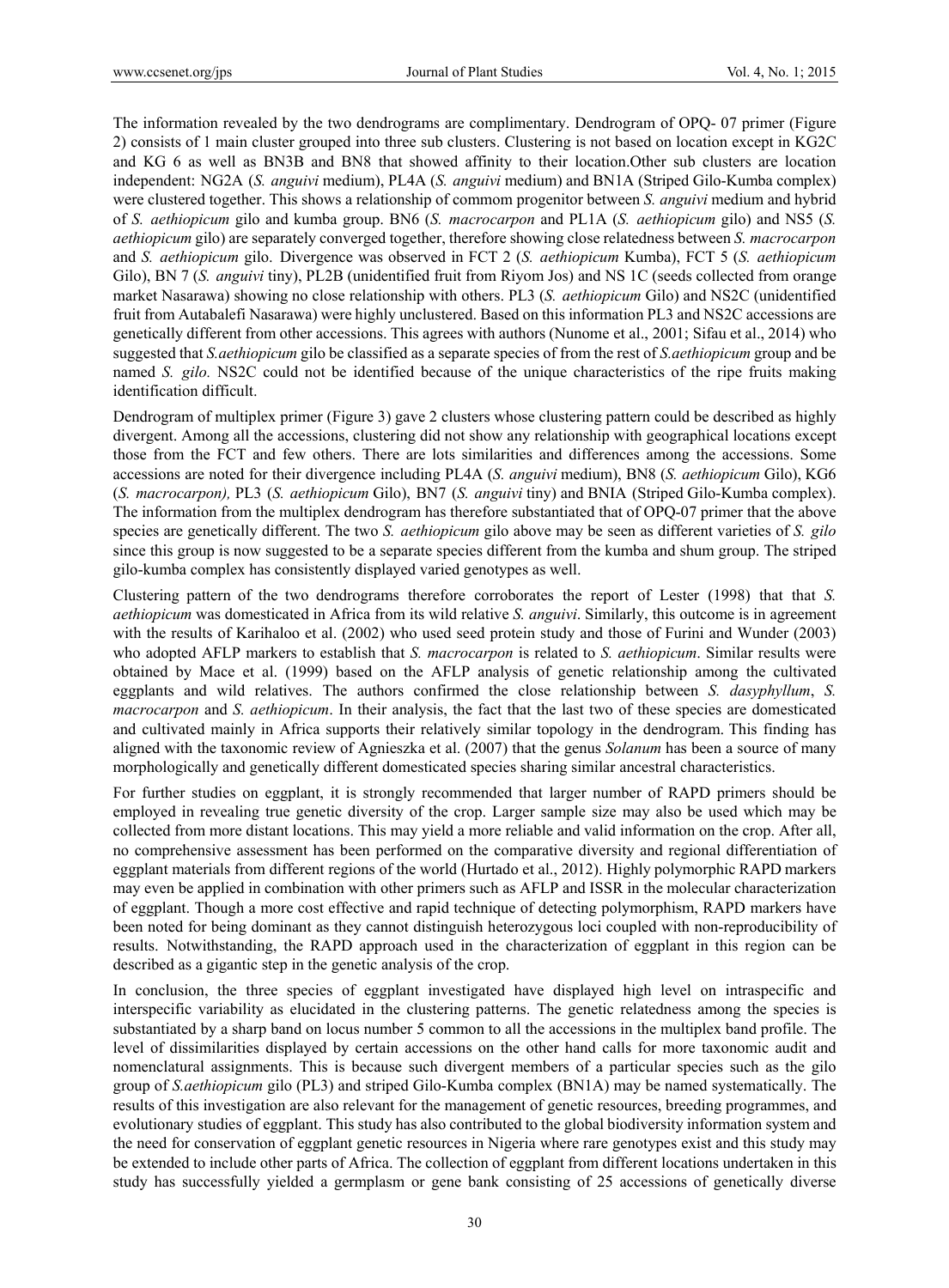eggplants that can be explored for further studies. The use of exotic germplasm in breeding programmes can be of great relevance for the improvement of the crop and for addressing future breeding challenges (Hurtado et al., 2012). Eggplants therefore present a high morphogenetic potential that is useful for taxonomic studies and plant breeding programmes.





Figure 1. DNA band profile of multiplex primer

**Legend: M** represents 100bp ladder. **U** represents a control ladder. Number **1-25** indicate DNA bands of accession 1 to 25 respectively.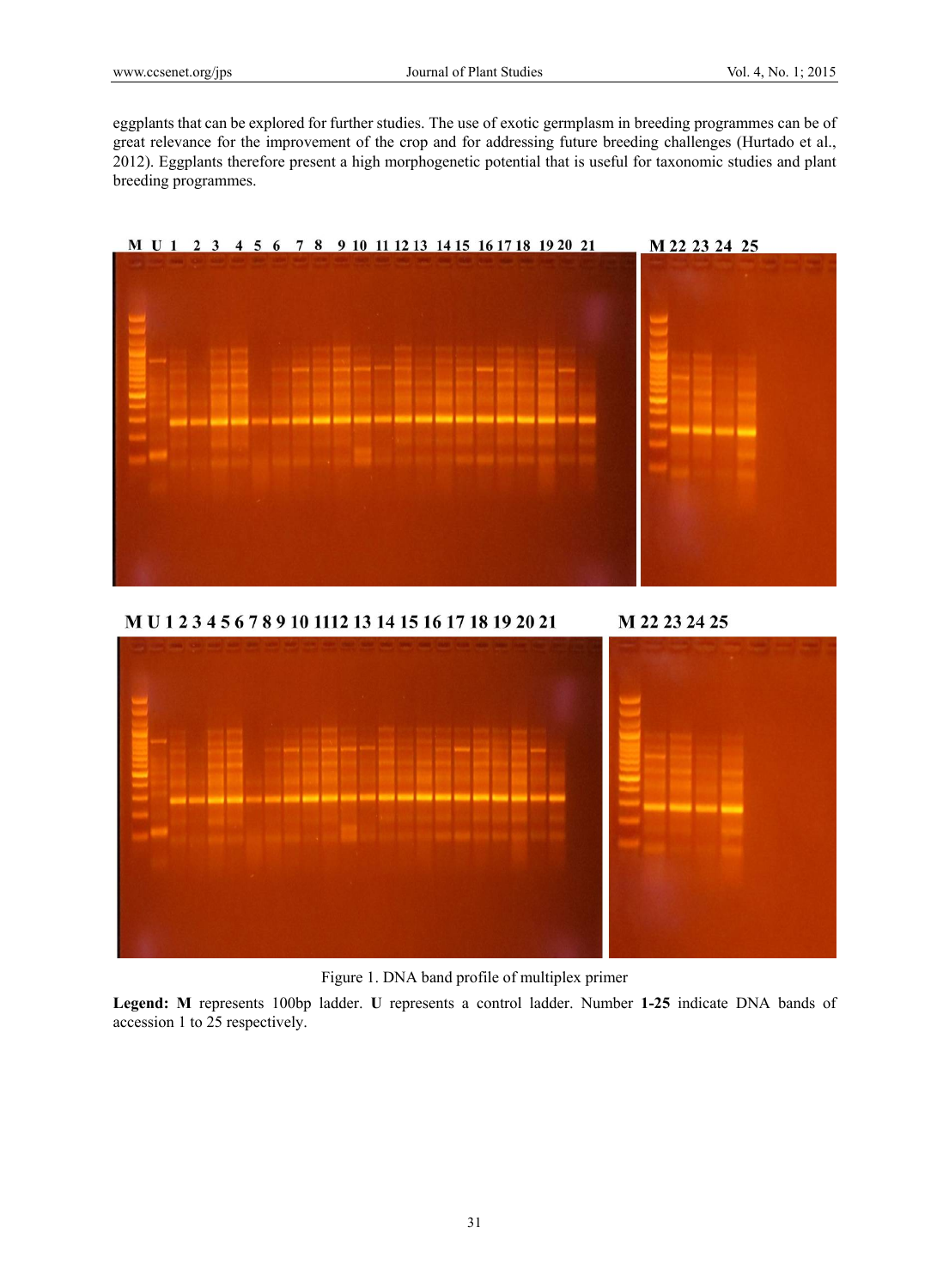

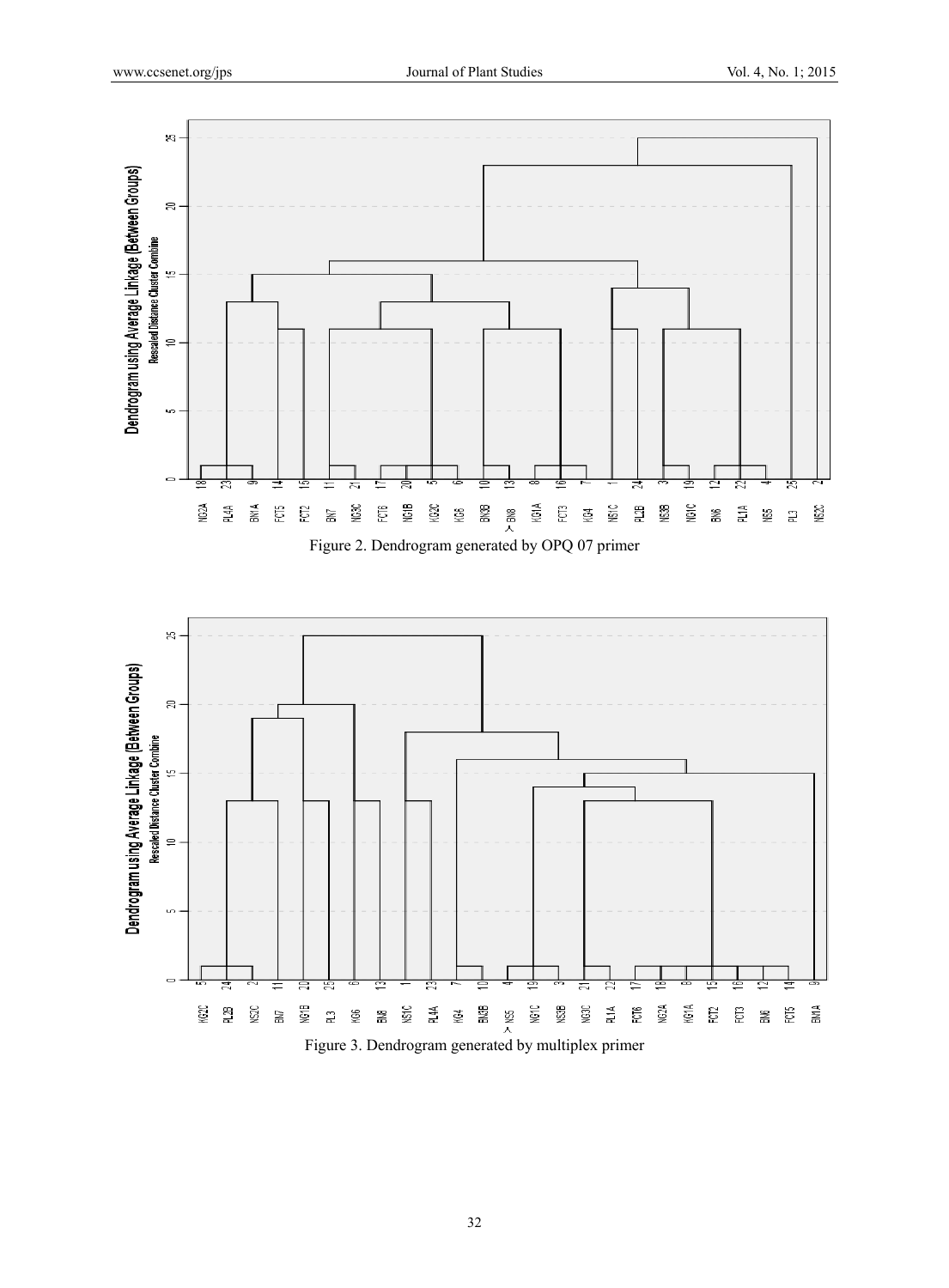| Primer name  | <b>Sequence</b>   | Mean number of<br>loci per band | Mean number of<br>polymorphic loci | Percentage polymorphic<br>loci |
|--------------|-------------------|---------------------------------|------------------------------------|--------------------------------|
| OPQ-07       | <b>CCCCGATGGT</b> | 10                              | 4.5                                | 45%                            |
| Multiplex of |                   |                                 |                                    |                                |
| $OPP-11$     | AACGCGTCGG        |                                 |                                    |                                |
| $B-18$       | <b>CCACAGCAGT</b> |                                 |                                    |                                |
| $OPU-13$     | <b>GGCTGGTTCC</b> | 10                              | 4.5                                | 45%                            |
| $OPU-15$     | ACGGGCCAGT        |                                 |                                    |                                |
| <b>Total</b> |                   | 20                              | 9                                  | 45%                            |

#### Table 2. Primers and their polymorphic potentials

## **Reference**

- Agnieszka, S., Stanisław, C., & Kunicki, E. (2007). Cultivated eggplants origin, breeding objectives and genetic resources, a review. *Annal of Folia Horticulture, 19*(1), 197-114.
- Demir, K., Bakır, M., Sarıkamış, G., & Acunalp, S. (2010). Genetic diversity of eggplant (*Solanum melongena*) germplasm from Turkey assessed by SSR and RAPD markers. *Genetics and Molecular Research, 9*(3), 1568-1576. http://dx.doi.org/10.4238/vol9-3gmr878
- Furini, A., & Wunder, J. (2003). Analysis of eggplant (*Solanum melongena*)-related germplasm: morphological and AFLP data contribute to phylogenetic interpretations and germplasm utilization. *Theoretical and Applied Genetics, 108*, 197-208. http://dx.doi.org/10.1007/s00122-003-1439-1
- Hurtado, M., Vilanova, S., Mariola, P., Pietro, G., Fonseka, H., Fonseka, R., & Prohens, J. (2012). Diversity and Relationships of Eggplants from Three Geographically Distant Secondary Centers of Diversity. *Journal of Public Library of Science (PlosOne), 7*(7), e41748.
- Isshiki, S., Iwata, N., & Khan, M. R. (2008). ISSR variations in eggplant (*Solanum melongena* L.) and related *Solanum* species*. Journal of Science and Horticulture, 117*, 186-190. http://dx.doi.org/10.1016/j.scienta.2008.04.003
- Karihaloo, J. L., Kaur, M., & Singh, S. (2002). Seed protein diversity in *Solanum melongena* L. and its wild and weedy relatives. *Genetic Resources and Crop Evolution, 49*(9), 533-539. http://dx.doi.org/10.1023/A:1021288108928
- Khorsheduzzaman, K. M., Alam, M. Z., Rahman, M. M., Mian, M. A. K., Mian, M. I. H., & Hossain, M. M. (2008). Molecular Characterization of five selected Brinjal (*Solanum melongena* L.) Genotypes Using SSR Markers. *Bangladesh Journal of Plant Breeding and Genetics, 21*(1). http://dx.doi.org/10.3329/bjpbg.v21i1.17041
- Knapp, S., Vorontsova, M., & Prohens, J. (2013). Wild Relatives of the Eggplant (*Solanum melongena* L.: Solanaceae): New Understanding of Species Names in a Complex Group. *Journal of Public Library of Science (PlosOne ).*
- Lester, R. N. (1998). Genetic resources of capsicum and eggplants. Xth EUCARPIA Meeting on Genetic and Breeding of Capsicum and Eggplant. 25-30, Avignon, France.
- Mace, E. S., Lester, R. N., & Gebhardt, C. G. (1999). AFLP analysis of genetic relationships among the cultivated eggplant, *Solanum melongena* L., and wild relatives (Solanaceae). *Theoretical and Applied Genetics, 99*, 626-633. http://dx.doi.org/10.1007/s001220051277
- Mahmoud, M. I., & El-Mansy, A. B. (2012). Molecular Identification of Eggplant cultivars (*Solanum melongena* L.) using ISSR Markers. *Journal of Applied Sciences Research, 8*(1), 69.
- Mariola, P., Isabel, A., Santiago, V., Pietro, G., Javier, F., & Prohens, J. (2014). Conventional and phenomics characterization provides insight into the diversity and relationships of hypervariable scarlet (*Solanum aethiopicum* L.) and gboma (*S. macrocarpon* L.) eggplant complexes. *Frontier in Plant Science: Journal of Crop Science and Horticultue, 5*, 1-13.